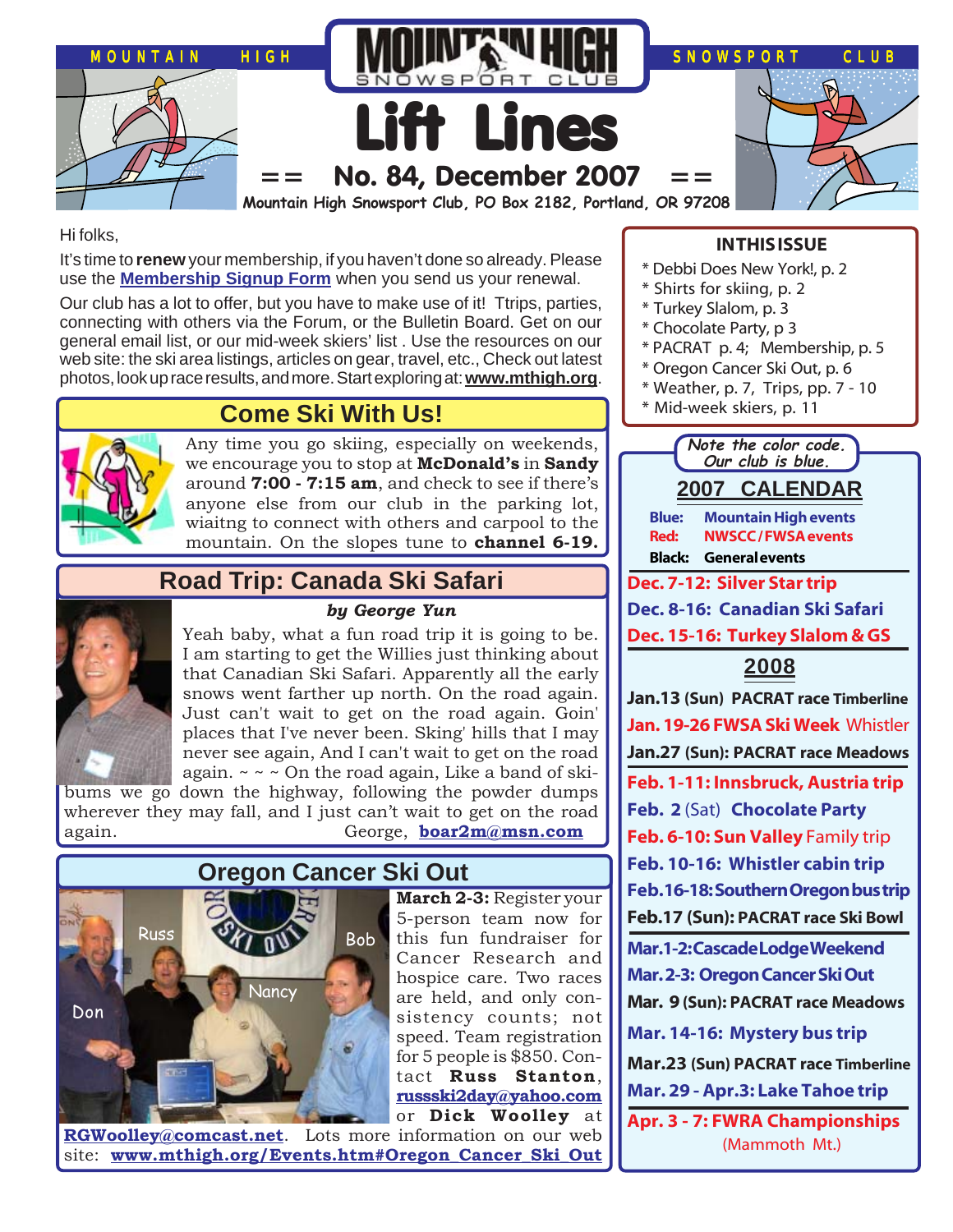MOUNTAIN HIGH **Recent Events / Ski Gear** SNOWSPORT CLUB

page 2 Lift Lines 84, Dec. 2007













### **Where are the Shirts? - by Emilio Trampuz**



A few years ago, I bought a great shirt for skiing from Land's End. It was made of microfleece, a wonderfully soft and breatheable polyester material, perfect for our sport. On top of that, it has two zippered chest pockets. I usually carry a pen and a comb in one pocket, and my cell phone in the other.

It's time to replace this shirt, but nobody carries anything like it! Everybody sells tons of fleece sweatshirts and jackets, but no shirts. Instead of shirts, all you can find is something they don't

even call a shirt. It's simply called a base layer. To me, it looks more like underwear. I wear thermal underwear too, but I want a shirt on top of that, one that has pockets, and one that I can unbutton when I am hot.

I also want it to be colorful, but all I can find is dull earth tones, such as tan, olive, gray, black,... Hey, Iam not dressing for a funeral! I am dressing for fun!

Thankfully, I just found at least one source for such shirts. REI has one, but they are hiding it well. It's the perfect shirt for skiers, but you will NOT find it listed under Skiing shirts. Not even under Men's shirts. In fact, you might never find it by just browsing their web site. The shirt is too well hidden. You can find it if you enter the following search words on REI's web pages: "**Sportif Microfleece**". It's full name is Sportif Smoky Mountain Microfleece Shirt. It comes in a variety of plaid colors, but also in a Dark Brick Red, which is as bright as you'll find in these gloomy days! It's on sale for \$29.83.



My old shirt, bright red, with two zippered pockets,



Typical "base layer" shirt offered these days, with no pockets, dull colors, and stiching visible on the outside.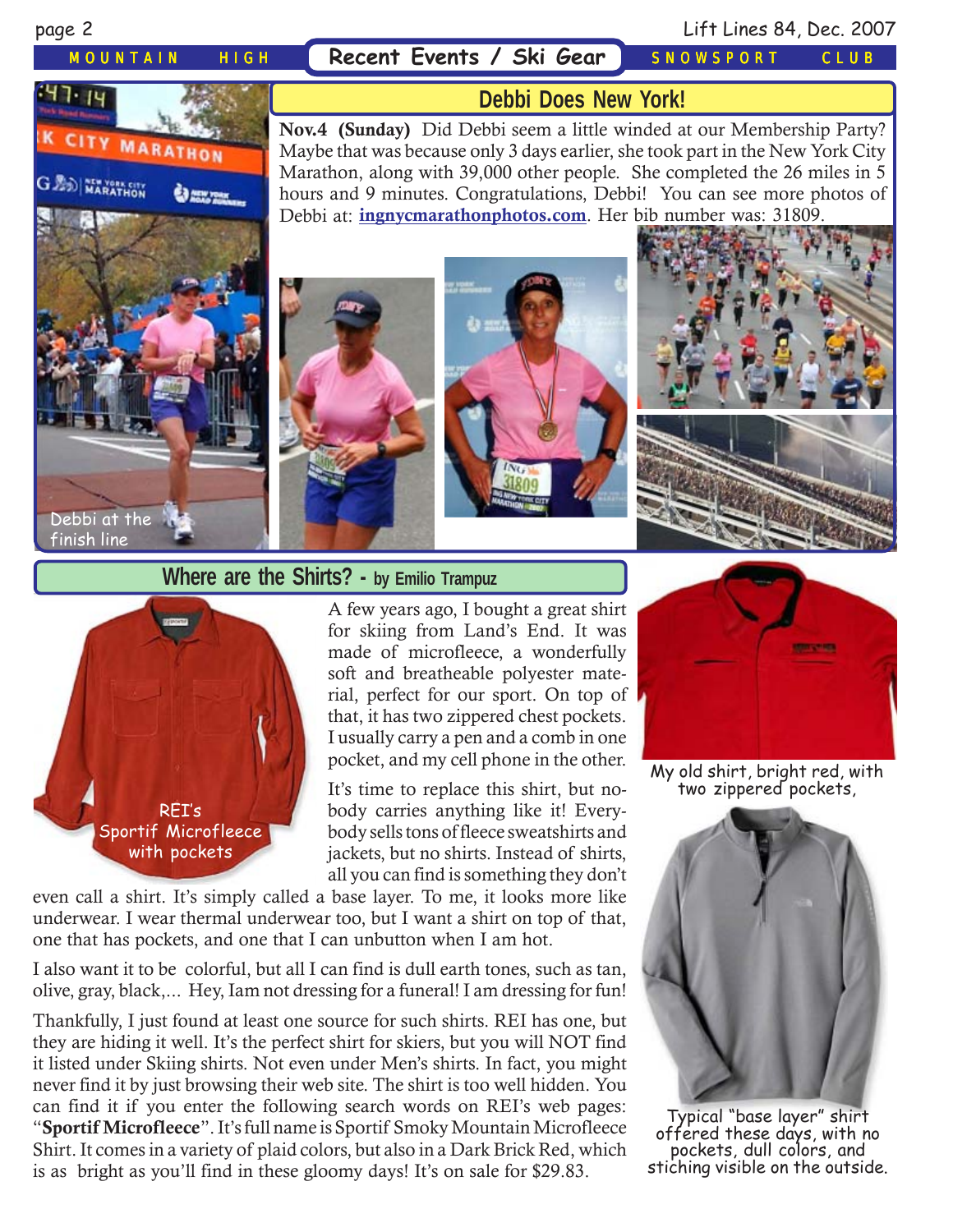#### Lift Lines 84, Dec. 2007 page 3

MOUNTAIN HIGH

#### News & Upcoming Events SNOWSPORT CLUB



One of the new trails at Timberline

#### **New Trails & New Lift at Timberline**

The new Jeff Flood express lift is already in operation, but it will be officially christened this Saturday, Dec. 8. in a short opening ceremony at 10:00 am.

The new lift effectively doubles (or triples?) the length of the average run at Timberline, and it will mostly replace the Pucci lift for most skiers. In fact, Pucci will be slowed down somewhat, to cater to beginners.

#### **Mt. Hood Meadows**

If you want to **buy** an old yellow chair, email to: **[mailto:tscully@skihood.com?subject=Yellow Chair](mailto:tscully@skihood.com?subject=Yellow Chair Waiting List) [Waiting List](mailto:tscully@skihood.com?subject=Yellow Chair Waiting List)**

### **Turkey Slalom & GS**

**Dec. 15/16** (Sat./Sun.) Two races at Mt. Hood Meadows, sponsored by the **Schnee Vogeli** ski club, and everyone is invited.

Giant Slalom on Saturday, and Slalom on Sunday. These are PNSA/USSA sanctioned Masters Races.

For more information, contact:

**Jack Walker**, 503-807-3807, or **[jack@walkerperformancegroup.com](mailto:jack@walkerperformancegroup.com)** or Farzin Ghezel, 503-358-5500, or **[fraser@smlend.com](mailto:fraser@smlend.com)**.

**Note:** Temporary USSA memberships are available for \$25 per event.

See more info, including a flyer and the registration form, on our EVENTS page on the web site: **[http://www.mthigh.org/](http://www.mthigh.org/Events.htm#Turkey_Slalom_&_GS) [Events.htm#Turkey\\_Slalom\\_&\\_GS](http://www.mthigh.org/Events.htm#Turkey_Slalom_&_GS)**



### **1st PACRAT Race**

**Jan. 13** (Sunday) Our first race of the season is at Timberline. Meet your team captain in the day lodge, 8:30 - 9:00 am, to get your racing bib.

**Mt.High**



#### **Chocolate Party**

WHAT: Mt. High Snowsport Club's Annual Chocolate Party

WHEN: Saturday, February 2<sup>nd</sup>, 2008, starting at 7:00 pm.

WHERE: At the home of Cindy and Bruce Ellison 147 SW Del Prado St., Lake Oswego, 97035.

Please RSVP to Cindy & Bruce: 503- 697-7892 or email **[Yuffiet@comcast.net](mailto:Yuffiet@comcast.net)**.

Join your fellow club members at the annual **Chocolate** party. Bring your favorite chocolate dessert and enter it in the contest for the **Most Chocolatey**; the **Most Creative**, and/or the **Most Decadent**. The judges will be fair in their selections from all of the entries (despite any rumors that they can be bribed) So, mark your calendar for this pre-Valentine event. Bring your favorite "Sweetie" and enjoy a night of decadence, fun and good cheer.

For info, contact Cindy & Bruce: 503-697-7892 or email **[Yuffiet@comcast.net](mailto:Yuffiet@comcast.net)**.



**Fine champagne Fine desserts**

**Fine conversation**

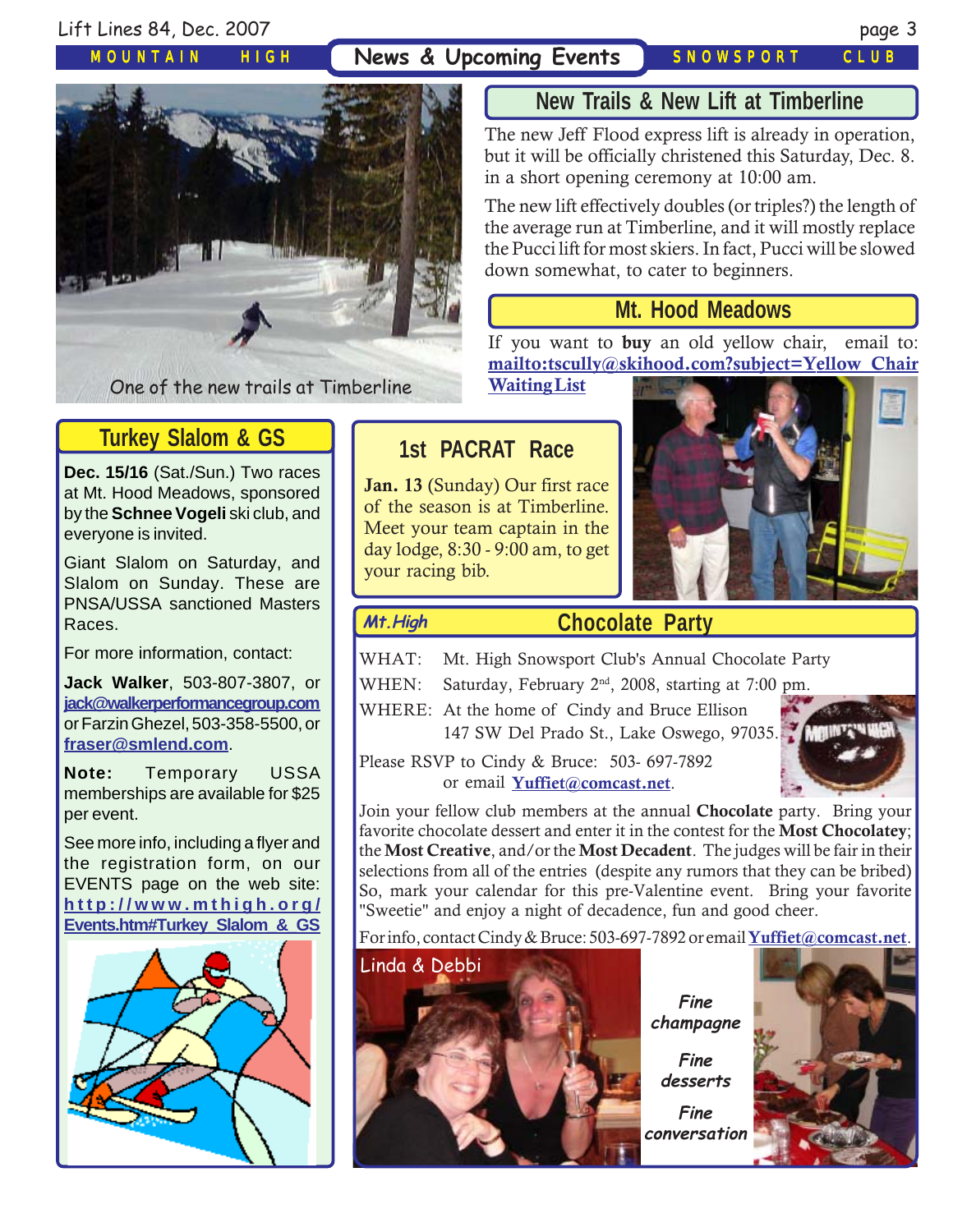MOUNTAIN HIGH **PACRAT Racing / Ski Areas** SNOWSPORT CLUB

#### **PACRAT News**

#### **Pacific NW Area Clubs Recreational Alpine Teams**



Mt. High Racing Director

Mountain High, the club that skis (and rides) now provides more than half of all the teams that participate in PACRAT Racing. PACRAT Racing is a recreational racing program on courses of 20 to 40 seconds long. We race on 5 Sundays each winter at Mt Hood ski areas. The afternoon after each race we have a dinner and drawing for prizes donated by our

sponsors. It's so much fun that there are folks who've been doing it for 20 years or more. At the same time it's very recreational. The courses are modified GS format and are skiable by most skiers. If you're interested in trying this out this winter please check out **[www.mthigh.org/Racing.htm](http://www.mthigh.org/Racing.htm)**.

Each year some of our skiers go to the Far West Ski Racing Association **Championship races**. Last year's race was held in Bend. We caught this photo of David Marshall stealing one of the Giant Slalom Gates (actually the gate got snagged by his clothing):



This year Mt High will bhave a total of 12 PACRAT teams. That's 120 racers! It's two more teams than last year. **Mike Weber**, after a year's hiatus has returned with the **Rocket Dawgs**, and the **Infrarats** are undergoing binary fission to create a second team.

If you haven't been assigned to a team yet, contact us. There's still room on the 11th team and a couple of spots on other teams! If you want to race, contact me at: **[Yuffiet@comcast.net](mailto:Yuffiet@comcast.net)** or phone: 503-697-7892.

Come join the fun!

*- Bruce, your Racing Director*

| <b>2008 PACRAT Race Dates</b>                           |                                          |  |  |  |  |  |  |
|---------------------------------------------------------|------------------------------------------|--|--|--|--|--|--|
| Date                                                    | Location                                 |  |  |  |  |  |  |
| Dec. 4                                                  | Mt. High teams signup deadline.          |  |  |  |  |  |  |
| Dec. 12                                                 | Deadline to send all forms to Pacrats    |  |  |  |  |  |  |
| Dec. 19 (Wed) Team captains meeting - Round Table Pizza |                                          |  |  |  |  |  |  |
| January 13                                              | Race 1: Timberline                       |  |  |  |  |  |  |
| January 27                                              | Race 2: Mt. Hood Meadows                 |  |  |  |  |  |  |
| February 17                                             | Race 3: Ski Bowl                         |  |  |  |  |  |  |
| March 10                                                | Race 4: Mt. Hood Meadows                 |  |  |  |  |  |  |
| March 23                                                | Race 5: Timberline                       |  |  |  |  |  |  |
| April 6                                                 | Make up race, if necessary               |  |  |  |  |  |  |
| April 4-6                                               | <b>FWRA Championships, Mammoth Mt.</b>   |  |  |  |  |  |  |
|                                                         | (This great opportunity is optional.)    |  |  |  |  |  |  |
|                                                         | April 11 (Fri.) Rat Attack. Awards Party |  |  |  |  |  |  |
| Summer Fun RAT Party date and location TBA              |                                          |  |  |  |  |  |  |

#### **Deadlines**

**Dec. 4** (Tuesday, our December Board meeting). -- Deadline for PACRAT signups (for our club) and for our team captains to send in their team lists to me, as we need some time to cross-check all the racing dues with our club's Treasurer.

**Dec. 12** (Wednesday) -- This is the official deadline to send in all the paperwork to Dale Parshall.

**Dec. 19** (Wendesday) -- Mandatory team captains' meeting, to pick up the racing bibs for their teams. Location: the **Round Table Pizza**, on Barbur Blvd., starting around 6:30 pm.

#### **New racers**

Please know that it is not enough to just send in your racing fee and the two PACRAT forms.You also need to find a team to join. You can find a list of team captains and contact info on our web site **[Racing](http://www.mthigh.org/Racing.htm)** page.

If you have not yet been assigned to a team, or if you don't know who your team captain is, or you haven't signed up yet, but would still like to join a team, please contact **[Bruce](mailto:Yuffiet@comcast.net)** as soon as possible.

Your team captain will pick up all your team's racing bibs on December 19. Some teams gather socially for a "bib decorating party". Feel free to color your bibs if you like (optional). Otherwise, your team captain will distribute the



bibs on the morning of our first race at Timberline.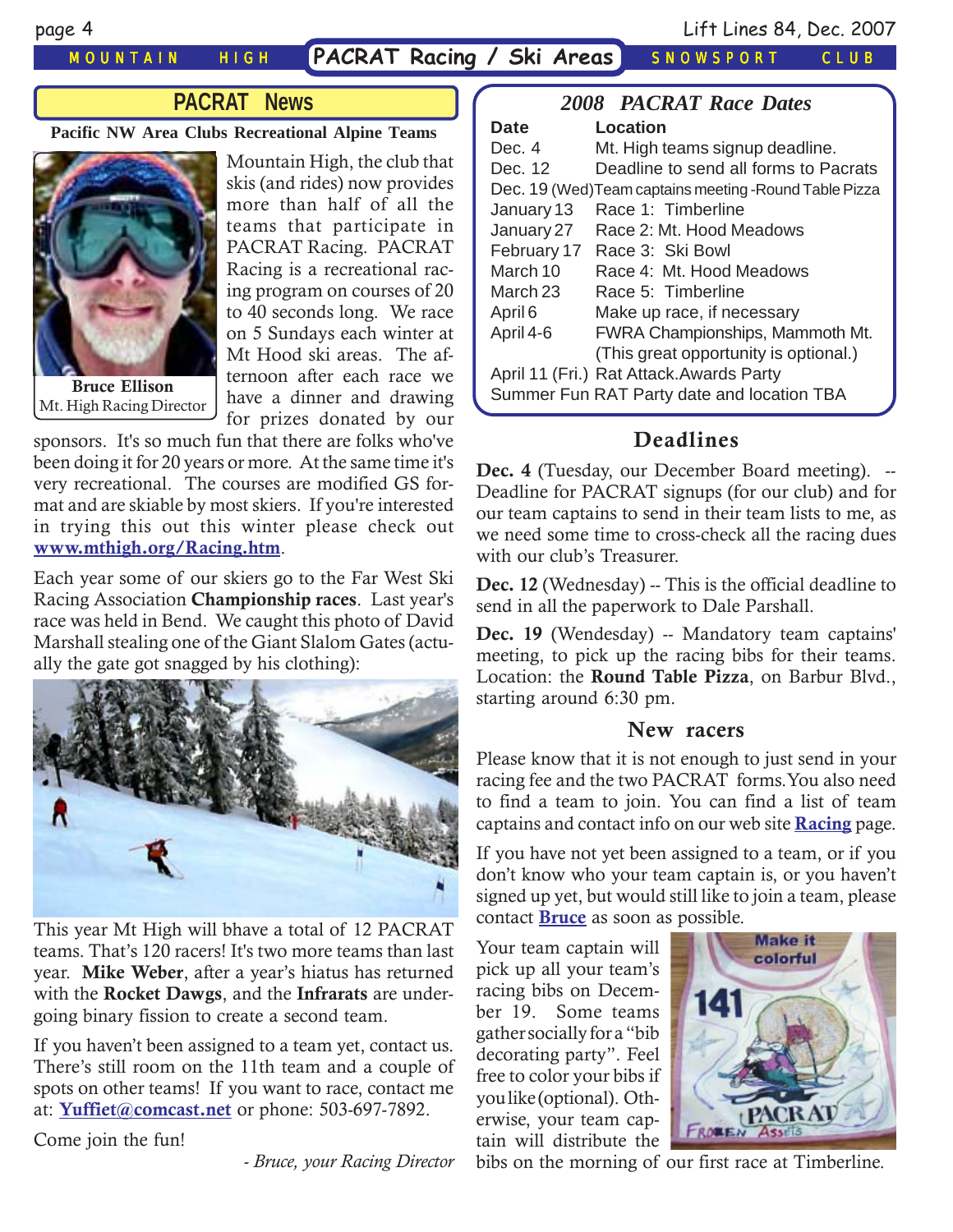#### Lift Lines 84, Dec. 2007 page 5

**FE** 

doing our annual cleanup.

FWSA<br>2005-2006<br>Membership Card pires September 30, 2<br>www.fwna.org

Name Fun Skier<br>Club **MOUNTAIN HUGH SNOWSPORT CLUB** 

#### MOUNTAIN HIGH

**Membership Cards**

Please renew your membership by the end of the year. We'll soon be

Those on the Potential Members list, will be removed from the list, unless they join the club (except if you contacted us just recently). Use the **[Membership Signup](http://www.mthigh.org/Documents/MembershipSignupForm.pdf) [Form](http://www.mthigh.org/Documents/MembershipSignupForm.pdf)**, or the form on page 11,

party already received their cards in person. If you want us to mail you your membership card, please send a self-addresses stamped envelope to: **Mountain High Snowsport Club**, PO Box 2182,

### About our Club SNOWSPORT CLUB

#### **The Club Needs You**

Get more involved with the club. Come to our monthly planning meetings. Here are some needs:

1. **Membership Benefits director**. Someone to update our benefits list, Call on the organizations that have offered us discounts last year, and see if those are still valid this year. Maybe also find new "sponsors" .

2. **Entertainment coordinator**. Someone to plan for guest speakers, audio/video presentations and other suitable content for meetings / parties.

3. **Social Activities director.** To plan and organize social functions, parties, TGIFs, bowling, movies, dinners. This could be divided among several people, each taking care of only one or two events.

# ~

**Mt. High Forum**

Our club's forum has come alive this season! Our members use it in various ways:

- To make announcements;
- To ask questions;
- To find partners for the 4x4 pass;
- To discuss gear & other issues.

Join in the fun. Check it out by going to **[www.mthigh.org](http://www.mthigh.org/)**, and clicking on the **[Forum](http://mthigh.org/tinc?key=AiBficmq&start=-1&epp=15&reverse=1)** button. Or, just click on the word **[Forum](http://mthigh.org/tinc?key=AiBficmq&start=-1&epp=15&reverse=1)** here.

Make sure to also look at the posted replies by clicking on the link in the bottom right corner of each message that has replies. Or post your own reply!

The Forum is for pure text only. If you want to sell an item and have a photo, email it to us, and we'll post it on the **[Bulletin Board](http://www.mthigh.org/BulletinBoard.htm)**.

#### **Club logo**

Those who renewed or joined at the Ski Fair or the **Membership** 

You can order any of these items imprinted with our club's logo:

- **\* T-shirt** (\$10),
- **\* Short sleeve polo** (\$16),
- **\* Long-sleeve polo** (\$18),

\* **80% cotton 1/4 zip sweatshirt** (\$25), soft & suaded, in Red, Yellow, Mediterranean Blue, Navy, or Athletic Heather (light gray). Sizes: S - 3XL.

**\* R-Tek polyestes 1/4 zip fleece** (\$30).

Most are available in yellow, royal blue, red, navy, and black. Ask about other colors. Choice of pocket-sized logo, or full-chest size (printed on front or back).

To order, call Emilio at 1-503-378-0171 or email: **[info@mthigh.org](mailto:info@mthigh.org)**.

Please print the Garment Order Form at: **[www.mthigh.org/Documents/Order-Form-Ski.pdf](http://www.mthigh.org/Documents/Order-Form-Ski.pdf)**





#### **Mt. High Wall Calendar**

A slick, customized, new 15-month wall calendar (from Oct. 2007 -- December 2008) is now available on our web site. It has most of the main ski trips and PACRAT races already marked. It's totally free! Just download it from our web site (Calendar of Events page) and print it 2-sided.

Two sizes are available: Tabloid and Letter size. Get it here: **<http://www.mthigh.org/Events.htm>**

If you'd rather not do it yourself, **[Emilio](mailto:Emilio2000@earthlink.net)** will print the Calendar for you, for a small fee, just to cover the expenses. Just call 1-503-378-0171 and tell him which size and how many copies.

1. Tabloid (11 x17) needs wide printer. Cost: \$8.00

2. Letter (8.5 x 11" when unfolded). Cost: \$4.00. If you want it mailed to you, please add \$1.50 for postage. Send to Emilio Trampuz, 4742 Liberty Rd. S., #296, Salem, OR 97302.



Portland, OR 97208.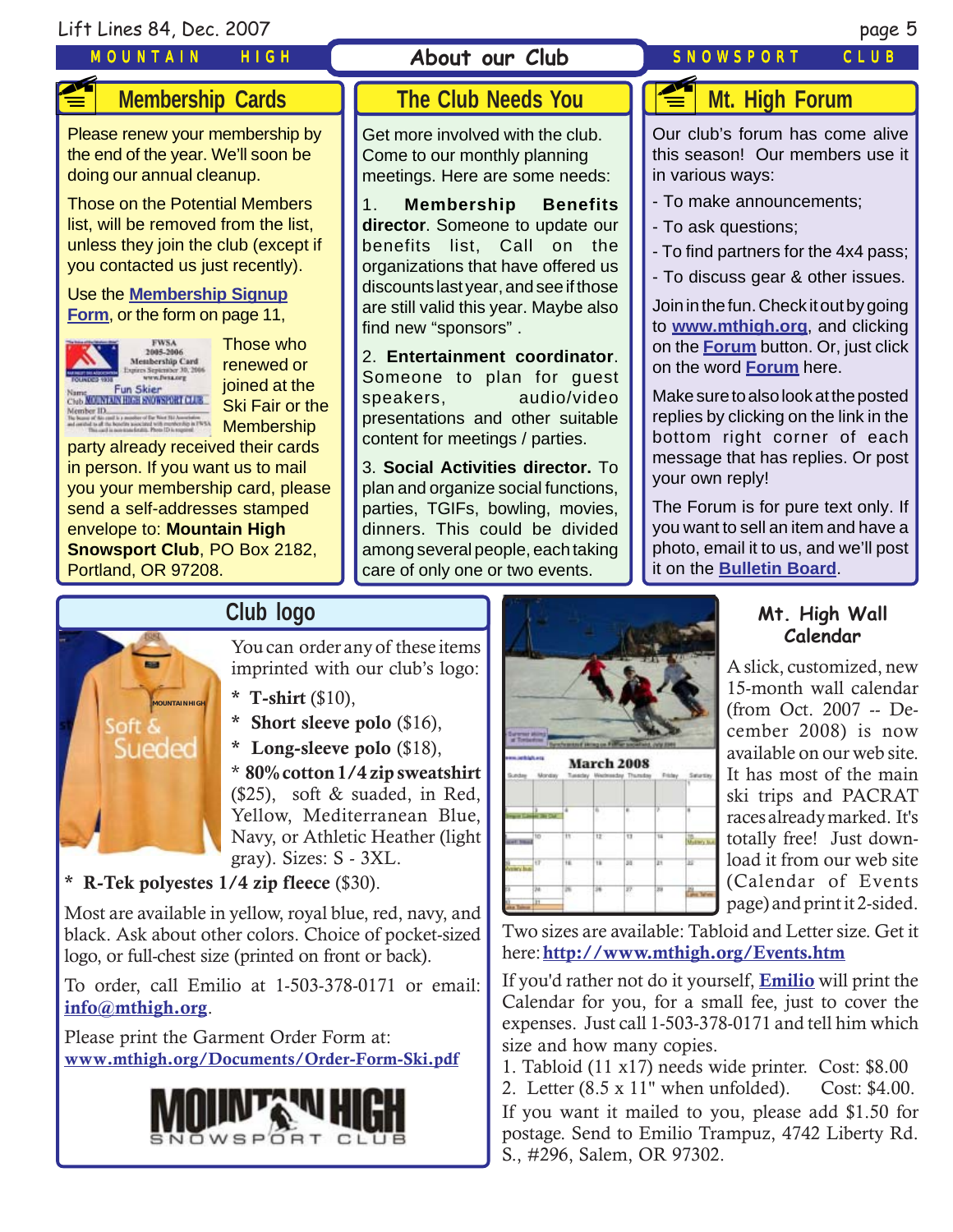MOUNTAIN HIGH **Serious Fun + Fundraising** SNOWSPORT CLUB

#### **Oregon Cancer Ski Out - March 2 & 3, 2008**

#### **Background**

The Oregon Cancer Ski Out was started in 1988 by **Larry Chadwick** and a small group of people who were saddened and frustrated by the loss of family and friends to cancer. Determined to provide a meaningful way to bring people together from all walks of life in the fight against cancer, they started the Oregon Cancer Ski Out on a shoestring and a hope. They knew it had to be meaningful, affordable and above all, it had to be fun…serious fun!

The first year netted \$**600** – not much, but enough to

keep the spirit alive. Last year (**2007**) the Oregon Cancer Ski Out gave \$**40,000** to our beneficiaries. A big "thank you" to all of you who participated last year! Thanks to our generous sponsors and dedicated race participants, guests and volunteers, over \$515,000 as been raised for beneficiaries in the past 20 years.

Today over **250** people head up to Mt. Hood Meadows each year to raise funds to support cancer research and education programs.

#### **The Beneficiaries**

**Willamette Falls Hospice** & **Hospice of the Gorge**: Providing compassionate home care and family support for terminally ill patients.

**OHSU Cancer Institute**: researching causes and cures for cancer

**Candlelighters**: supporting programs for children with cancer and their families.

#### **Get INVOLVED!**

• Enter a TEAM. Find 4 other friends and put together a team. You'll never know how much fun fundraising can be until you give Cancer Ski Out a try.

• Become a Corporate Sponsor. Your corporate dollars will be put to work directly supporting OCSO beneficiaries, not underwriting the event.

• Volunteer. Volunteers needed for one or both days.

• Call the Ski Out office for detailed info: 971-221-5872

#### **What is the Oregon Cancer Ski Out**

• This is a two (2) day race based on consistency, not speed.

**EGON** NCE

• We have teams of five (5) members. The teams can be made up of men, women and children. They can either ski or snowboard.

• This "racing" event is unusual because it is consistency which matters, not overall speed. The winning team is the one with the closest handicapped team times (with all team members' times added) between Sunday's and Monday's races. It doesn't matter how slow or fast each racer is, as long as their times are consistent. Last year's winning team had only 1 second difference in the team times between the 2 days!!

• The top ten (10) teams will be awarded prizes donated by Joe's Sports and More Store.

#### **Event Schedule**

**Saturday March 1st :** Coaches Challenge golf tourney (check the website for information)

**Sunday, March 2** – Mt Hood Meadows – Finish Line 8:30 am Registration & breakfast 10:00 am Racing begins

**Cowboy Up Party** – Best West-

ern Hood River Inn:

5:00 pm Hospitality room at the Hood River Inn 6:30 pm Dinner – Columbia Room 11:00 pm Casino Prize Drawing

**Monday, March 3** - Mt Hood Meadows – Finish Line 8:30 – 9:30 am Breakfast 9:30 am Racing begins 3:00 pm Team awards

#### **Registration – Online or by Mail**

Register your 5-Member Team for the Oregon Cancer Ski Out Today! Registration is limited to only 34 teams. (A \$170 non-refundable deposit is required to hold your team's place)

Go to **[www.cancerskiout.org](http://www.cancerskiout.org/)** for full event details and to register on-line and pay by credit card.

Or, complete the registration form and return by mail. Checks made payable to: Oregon Cancer Ski Out

Mail to: Oregon Cancer Ski Out PO Box 1484

Wilsonville, OR 97070

Registration fee include: two breakfasts and lunches, Cowboy Up for Cancer Dinner Party, Dance & Casino, two day lift tickets, participant gifts and race

fees for all five team members.

Early Registration: \$850.00 (by Dec. 15, 2007) Late Registration: \$1,000.00 (after Dec. 15, 2007)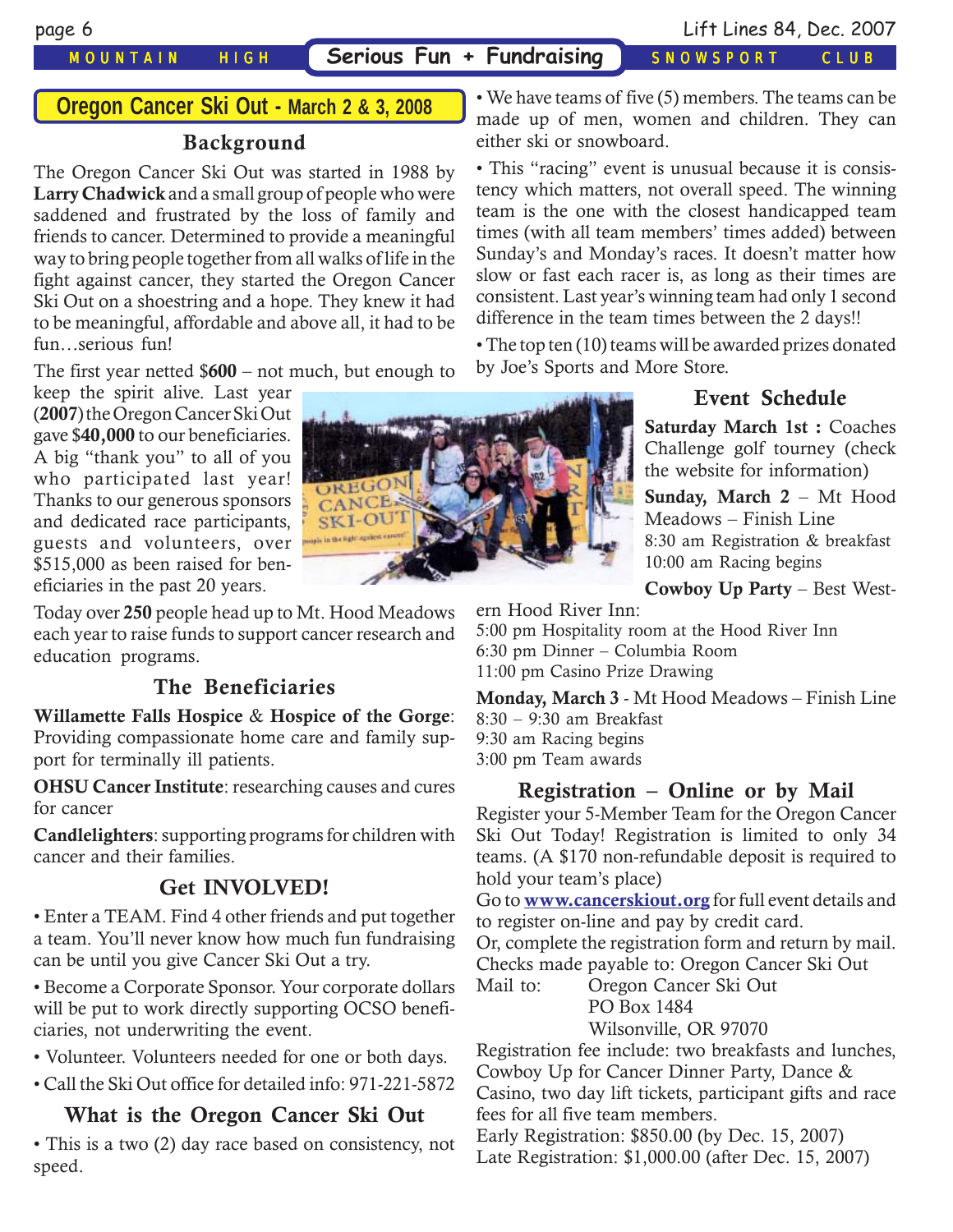#### MOUNTAIN HIGH

## **Winter Trips**

May trips are filling up fast. Don't wait too long to make up your mind. Trips are limited by the number of people we can fit on a plane or on a bus. For all Mt. High trips, please use the **[Dough Transmittal Form](http://www.mthigh.org/Documents/DOUGH%20TRANSMITTAL%20FORM.pdf)** on page 11.



*If you travel to Canada or Europe, you will need a passport. See: [www.mthigh.org/Articles/](http://www.mthigh.org/Articles/Passports.htm) [Passports.htm](http://www.mthigh.org/Articles/Passports.htm)*

*The following pages are trip summaries. More info on our web site: [www.mthigh.org/Trips.htm](http://www.mthigh.org/Trips.htm).*

#### **Unusual Weather**

This year, we have already witnessed several strange weather developments. Two things stand out:

1. **Temperature fluctuations.** After a warm Fall, it suddenly turned cold, and we received lots of early snow. Then it got warmer very quickly and we were hit by the Pineapple Express, with lots of rain. Now it's turning cold again.

2. **Snow bypassing the usual spots.** Some ski areas known for their snow accumulation have been bypassed so far. Big White normally gets more snow than Silver Star, but this year it was the opposite.

Even more strange is that Red Mountain got only 18 inches of snow so far! This is especially strange as the ski areas around Red received a lot more snow. 49 Degrees North, Schweitzer, Kimberley, Panorama, all have 2 - 4 feet of snow already.

 What is going on? Could these wild fluctuations and unusual patterns be a sign of global warming?



#### **Canadian Ski Safari: Columbia River valley**

**Dec. 8-16, 2007.**

There are many ways you can do this on your own:

a) the **classic 5-day trip** around Canada, which we already did for the past 4 years in a row.

b) the **new 8or 9-day trip** that includes more ski areas, like Revelstoke Mt. , Kicking Horse, Fernie, etc.

Also, you can do this in early December or in April, when the Warren Miller coupons kick in. See the ARTICLES page (and then look for Canadian Ski Safari) at: **<http://www.mthigh.org/Articles.htm>**.

This year, the weather has played havoc with our itinerary, and we have had to modify it several times. That's the beuty of a road trip. You can change your route at any time, since you are not bound by any fixed schedule or any reservations. Just drive and ski! And follow the snow!  $\alpha$  one skill

The latest plan is as follows:

Day 1: Sat.: **Timberline.** For the opening of the new lift.

Day 2: Sun.: **Silver Mountain** (ID) or **Schweitzer Mt.**

Day 3: Mon: **Fernie**

Day 4: Tue: **Panorama**

Day 5: Wed: **Sunshine Village**

Day 6: Thu.: **Sunshine Village or Lake Louise**

Day 7: Fri: **Kicking Horse**

Day 8: Sat.: **Kimberley**

Day 9: Sun: **Schweitzer Mt.** or **Silver Mountain** (ID).

Let the adventure begin! Contact Emilio. If you can't do it now, remember the Warren Miller coupons are valid again after March 25, 2008. Bruce and Linda might go up in April. Maybe a few others too.

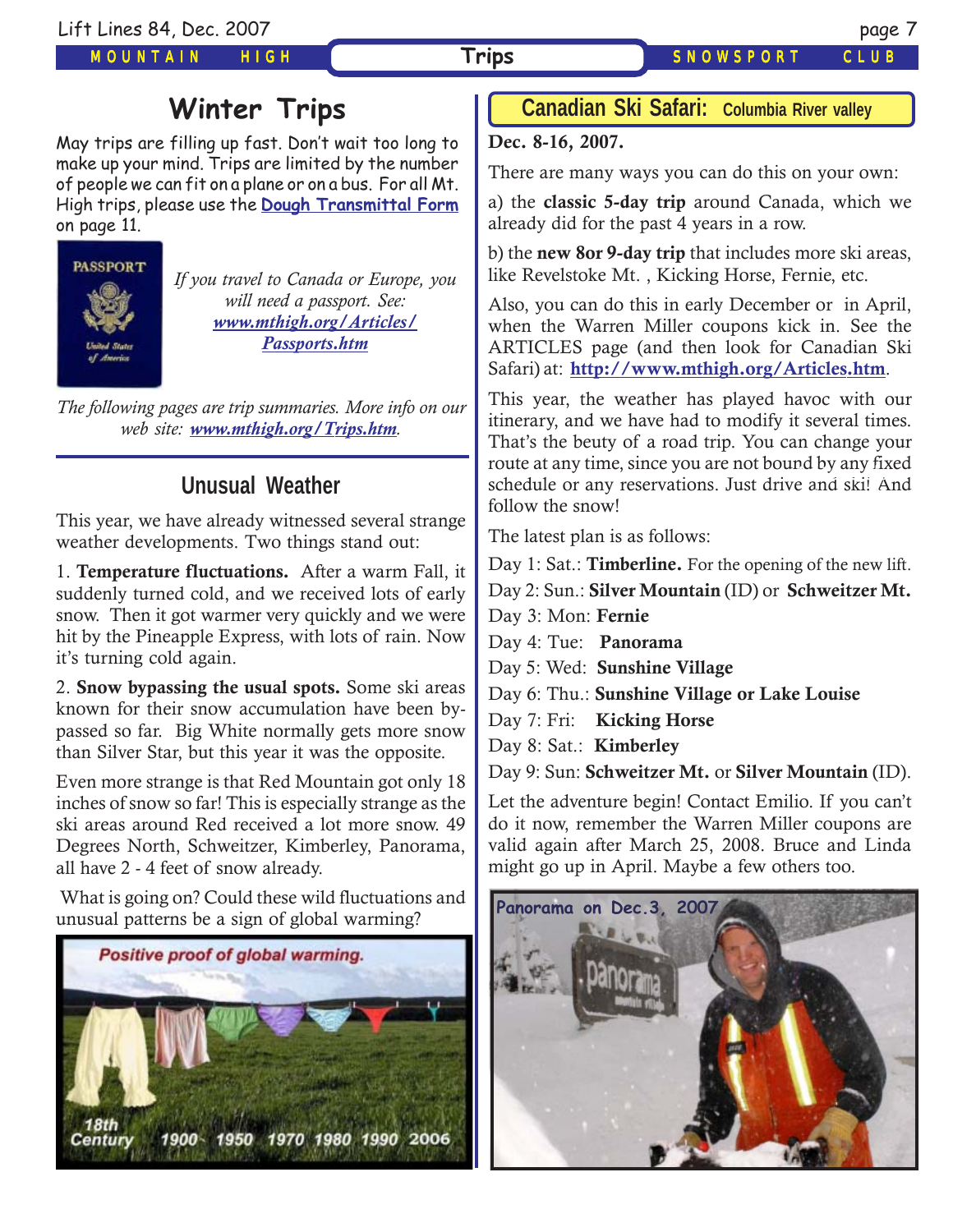#### MOUNTAIN HIGH **Trips** SNOWSPORT CLUB

 $\bigoplus$ 

## **FWSA** Far West Ski Week: Whistler/Blackcomb  $\Box$  MWSCC Sun Valley



J**an. 19 - 26, 2008.** The biggest ski party in the West is the annual Far West trip, involving dozens (if not hundreds) of ski clubs throughout the Western States.

**Whistler/Blackcomb** is a perfect winter vacation: two side-by-side mountains rising from a picturesque pedestrian village. Experience in 2008 what the world will discover in 2010 at the Winter Olympic Games! Whistler/Blackcomb is unchallenged in sheer size, variety of terrain, choice of on-mountain and après ski activities. 13 bowls, 3 glaciers, and more than 200 marked trails, secluded

tree skiing and groomed-to-perfection alpine runs.

Whistler's après scene is legendary. Pubs, clubs, cinemas, shops, art galleries, hot tubs, and more.

- \* Lodging (dble occupancy); \* Welcome Party, \* Après Ski Party,
- \* 6-day lift ticket, \* Mountain Picnic, \* 3 Races (optional);
	-
- \* Council Night Event, \* Farewell Party-

**Price:** Without transportation:

\$**1049** for lodging in condos or

\$**1109** for luxury hotel (but all spots already filled in the hotel).

Bus transportation from Eugene and Portland will be arranged and is encouraged. Parking at Whistler is \$7-15 per night, even at condos. Call or e-mail for bus details. Seats on bus limited to first 50 sign-ups.

**Flight from Portland:** \$355 (From Eugene: \$433) **Bus transportation from Portland:** \$120 - \$135 p.p. (22 person minimum)

**UPDATE: There will be no bus, because not enough people signed up for it. People will either drive or fly.**

**This trip is practically full. There may be room for more people if someone cancels. If you want to join the trip, a \$100 check will place you next in line on the waiting list. Any cancellations from the trip will be replaced from the waiting list, in the order that checks and sign-up forms are received. Your check will be returned if a spot does not open up.**

**Payment Schedule:** \$800 due now,

Remaining balance due November 1st.

**Trip cancellation policy:** Cancellation before June 30th is fully refundable. Cancellation from July5th until September 5th will result in a \$25 cancellation fee, cancellation between September 2nd and November 15th will result in a \$100 cancellation fee. NO REFUNDS after November 15th.

Click here for the **[Flyer and Signup Sheet](http://www.mthigh.org/Trips/2008-FWSA-Whistler-flier.pdf)**.

Original deposit was \$100. Now it's up to \$800. Make check payable to: **Northwest Ski Club Council**, P.O. Box 1915, Portland OR 97207.

Contact: **Barbara Bousum**, 503/224-3584, **[BBousum@gmail.com](mailto:BBousum@gmail.com)**.

*Much more info on these and other trips on our web site: [www.mthigh.org/Trips.htm](http://www.mthigh.org/Trips.htm).*

#### **NWSCC** Sun Valley

**February 6-10, 2008.** A family trip to **Sun Valley**, orga-

nized by the Skiyente Ski Club. This will be a driving trip, open to everyone, including skiers under 21, so this is a great trip to bring

your kids and grandchildren on.

**Price:** \$488 - \$688, depending on type of lodging. Send \$100 deposit to Skiyente Ski Club, P.O. Box 56342, Portland OR 97238.

Contact: **Colleen Walter**, **[colleenski2002@yahoo.com](mailto:colleenski2002@yahoo.com)** or **Sheri Parshall** at: **[cougskier@aol.com](mailto:cougskier@aol.com)**.



Mt.High Whistler cabin  $\Rightarrow$ 

**February 10-16, 2008.**



6 nights lodging / 5 days skiing,

Carpooling.

Cost= \$**235** includes lodging, daily breakfast, lunch & dinner. Everyone

is encouraged to cook a dinner.

Lodging in a cabin 5 minutes north of Whistler village. Shuttle bus to the lifts every 20 minutess.

Discounted tickets are additional at \$65 Canadian (the best internet price next year will be over \$67)

There will be a pre-trip meeting in January. **This trip is full! Waiting list only.**. Contact **Bill Leeper**: 503-639-2603.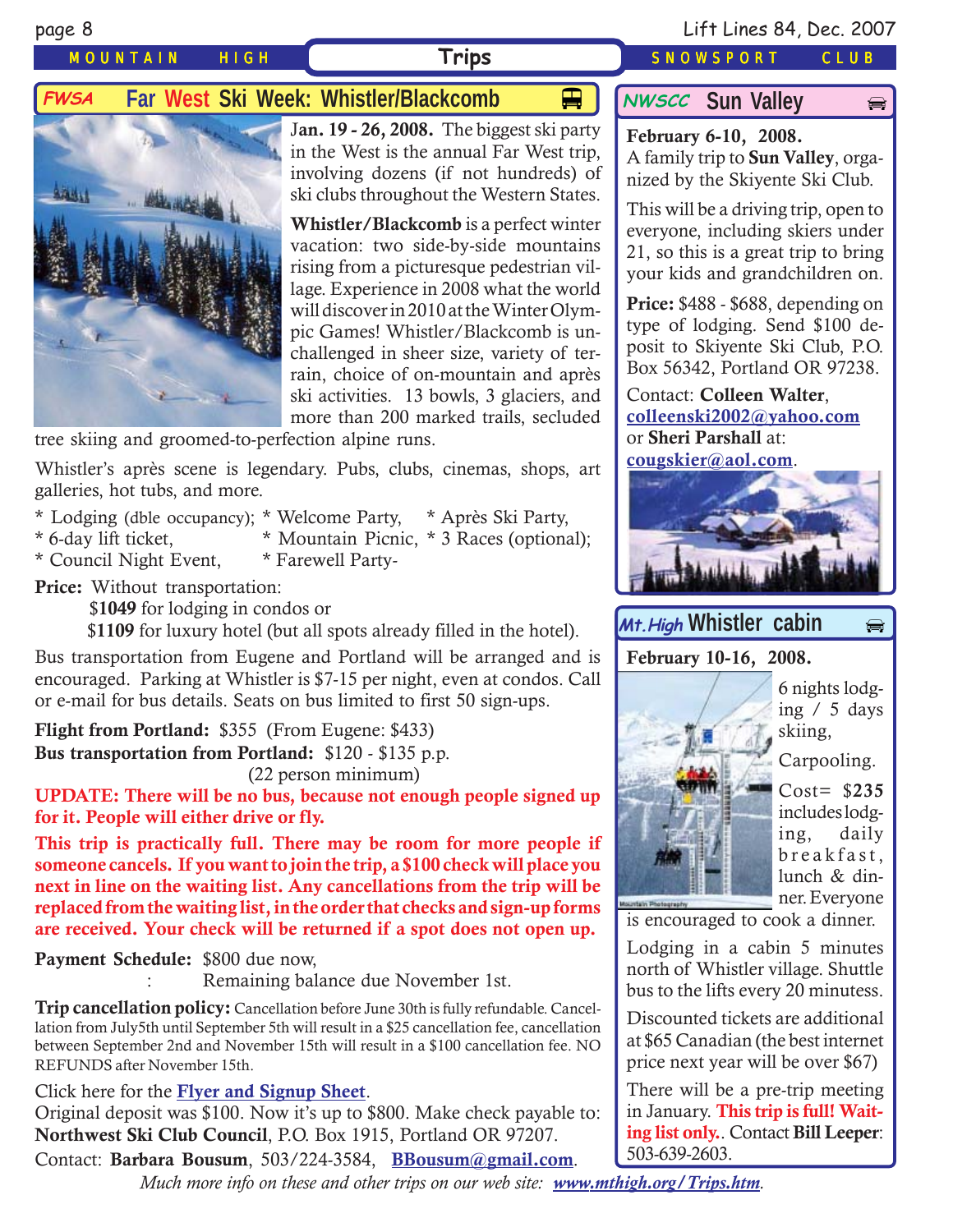

**Reservations:** Send a \$100 deposit made out to Mt. \* Wine & cheese welcome party, \* Breakfast

\* Shuttle around town and to Heavenly gondola or tram. Contact **Janice Jessen**: **[jessen@iinet.com](mailto:jessen@iinet.com)** Send \$100 deposit. Use **[Dough Transmittal form](http://www.mthigh.org/Documents/DOUGH%20TRANSMITTAL%20FORM.pdf)**, p.11.

*Much more info on these and other trips on our web site: [www.mthigh.org/Trips.htm](http://www.mthigh.org/Trips.htm).*

High Snowsport Club, and mail it to PO Box 2182, Portland, OR 97208. Use **[Dough Transmittal Form](http://www.mthigh.org/Documents/DOUGH%20TRANSMITTAL%20FORM.pdf)**.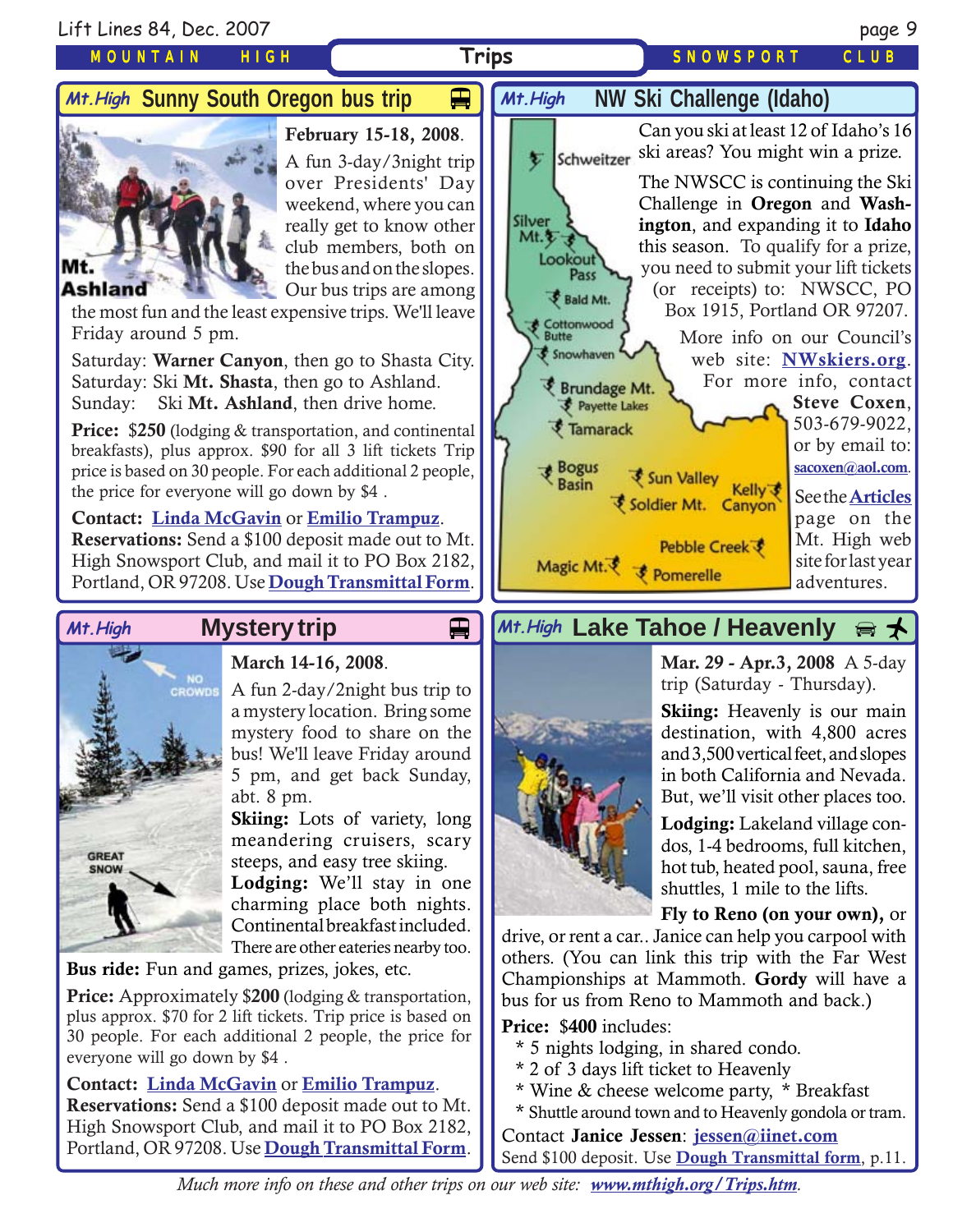#### MOUNTAIN HIGH **Trips** SNOWSPORT CLUB

page 10 Lift Lines 84, Dec. 2007

## **FWSA** Mammoth Mt.: Far West Championships  $\bigoplus$   $\mathbb{R}$   $\star$

**April 3 - 6, 2008.** Our PACRAT racers can participate in the usual Slalom and GS races, for an additional \$45 fee. But, even without racing, Mammoth Mountain deserves to be visited !



This trip will be coordinated with the Lake Tahoe trip (see page 9).

Each trip is independent, but if you are already as far south as Lake Tahoe, might as well go a bit further south and visit Mammoth Mt.

Gordy will organize a **bus** from Reno airport (for both people flying in just for this event, as well as for those extending their trip after the Lake Tahoe trip. Contact **Gordon Lusk**: **[GordyLusk@hotmail.com](mailto:gordylusk@hotmail.com)**.

Make your own room reservations before March 5, 2008 for special group rates at The Village at Mammoth, Juniper Springs Resort, and the Mammoth Mountain Inn. For reservations, call **1-800-626-6684**, and mention group rates for **Far West**.

You can also book online at: **[www.mammothmountain.com](http://www.mammothmountain.com/)**. Use group ID: 2725, Password: 370004430, Password: Far West.

#### Bergfreunde Innsbruck - Austria Sampler trip



**Feb. 1 - 11, 2008**. All NWSCC club members are invited to join the Bergfreunde ski club on this trip to Innsbruck, the capital of the Tyrol region. Cobble-stone streets, castles, palaces, museums. Ideal sightseeing vacation, with optional downhill or crosscountry skiing.

<del>国</del>大

There are seven ski areas around Innsbruck, with free bus transfers included. A total of 63 lifts. Also 12 nearby cross-country ski areas with 110 miles of prepared trails.

Accommodations at the 4-star Hotel Maximillian, near the Old Town of Innsbruck.

Price of \$**1,424** includes the following:

- \* Round trip airfare from Portland, on Lufthansa.
- \* Private group bus transfers from airport to htoel.
- \* 9 nights lodging in 4-star Hotel Maximillian, in Innsbruck.
- \* Breakfast daily, plus 2 dinners, one of which is a Tyrolean mountain hut party night.

\* Club Innsbruck Card: free bus to ski areas; ski pass discounts.

\* Escorted from Portland by Bob Burns.

Trip Capt. - **Bob Burns** at **503-524-5261** or **[bob@inkjetman.com](mailto:bob@inkjetman.com)** (put Innsbruck in the subject line)

### FWSA Les Trois Vallees <del>人</del>

#### **March 7 - 15, 2008.**

This is a Far West trip to France, to the 3 Valleys: "**[Les Trois](http://www.mthigh.org/Trips.htm#Les_Trois_Vallees) [Vallees](http://www.mthigh.org/Trips.htm#Les_Trois_Vallees)**", offering 200 lifts, and 540 sq. miles of terrain.

Optional Aix-en-Provence (3 nights) and Paris (4 nights) posttrip, extends it to March 21.



Basic Ski Week package \$**1390** pp double occupancy, which includes:

\* Round-trip Air-France non-stop flight from Seattle, SFO or LAX.

\* 7 nights lodging at the ski-in/ ski-out 3-star Hotel Montana - Breakfast and dinner daily;

\* Hotel features sauna, fitness gym and indoor pool.

\* All European air and ground to & from hotels and airports. All local city taxes, resort fees and all other known fees in all hotels.

This is an incredible deal you don't want to miss!

Not Included: Int'l Departure taxes and fuel surcharge - around \$270.

Post extension trip \$895 (optional).

For more details go to: **[http://](http://www.fwsa.wbees.com/f/2008_European_Ski_Week.pdf ) [www.fwsa.wbees.com/f/](http://www.fwsa.wbees.com/f/2008_European_Ski_Week.pdf ) [2008\\_European\\_Ski\\_Week.pdf](http://www.fwsa.wbees.com/f/2008_European_Ski_Week.pdf )**

Deposit: \$200 to Far West Ski Association, c/o Norm Azevedo, 901 Sousa Dr., Walnut Creek, CA 94597-2922.

Contact Norm at 1-925-944-9816 or **[fwsatravel@sbcglobal.net](mailto:fwsatravel@sbcglobal.net)**.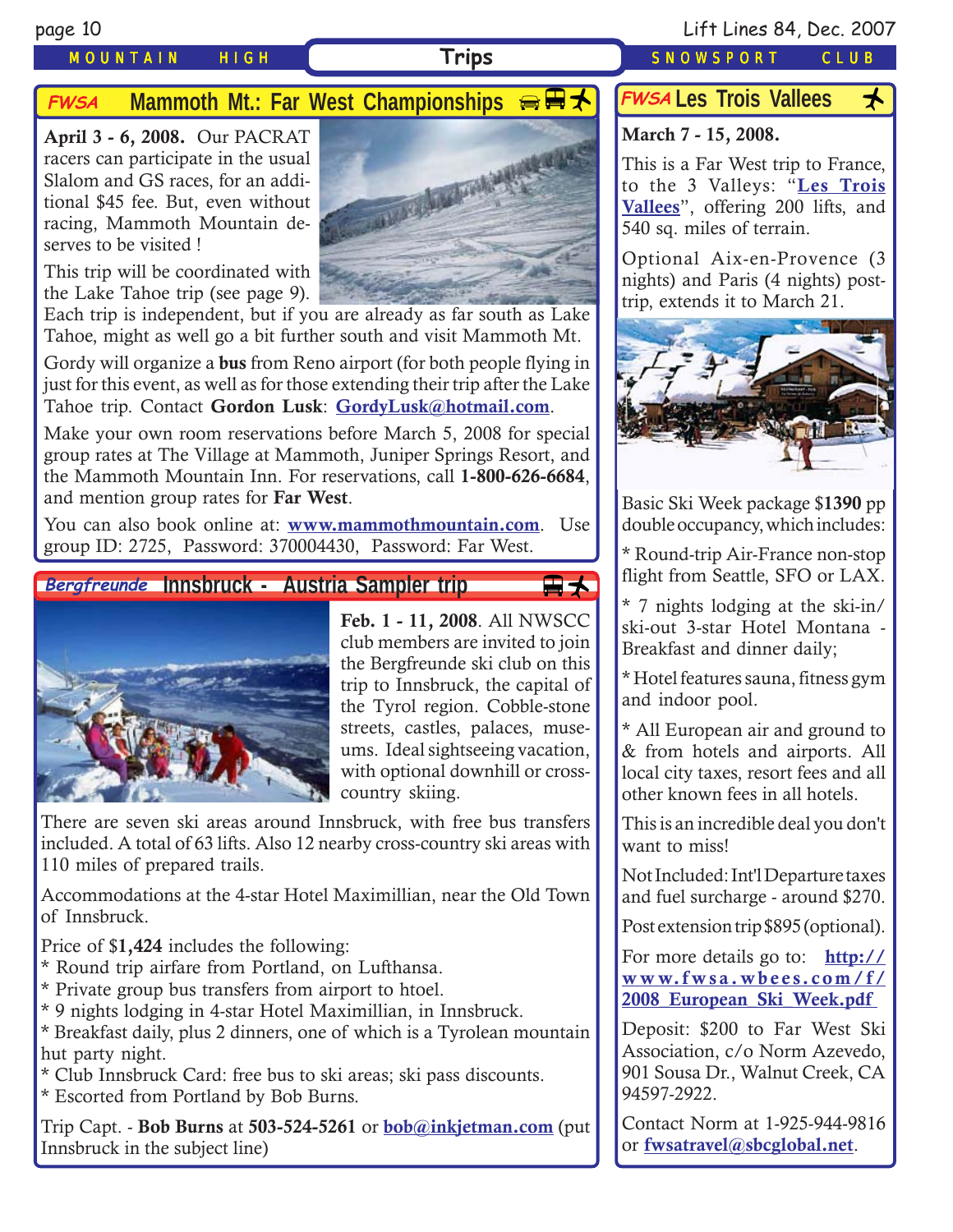#### Lift Lines 84, Dec. 2007 page 11

#### MOUNTAIN HIGH

#### **Contacts / Club info**

#### SNOWSPORT CLUB

**Mountain High Meeting**

*Usually 1st Tuesday of the month.* **Jan. 8 (Tue.)**: Open to all who want to get more involved with the club. This is an organizational meeting to

Gather at 6:30 pm. Start at 7 pm. Location: **Round Table Pizza,** 10070 SW Barbur Blvd., near Capitol Hwy.



#### **Mid-week skiers!**

**George Yun** has been doing a great job so far this season. He empowered everyone on the midweek skiers' list, encouraging them not only to wait for his invitation, but to actively contact each other whenever they feel like going skiing. A wonderful email dialog has developed so far.

To get on this list, simply email George at: **[boar2m@msn.com](mailto:boar2m@msn.com)**.

# **Mountain High snowsport club contacts:** General information: *[info@mthigh.org](mailto:info@MtHigh.org)*

plan future events.

| President:                  | Gary Stevenson,                    | $H: 503-257-6368$             | Web site: www.mthigh.org               |  |
|-----------------------------|------------------------------------|-------------------------------|----------------------------------------|--|
| <i>Vice-President:</i>      | Terry White,                       | H: 503-781-4558,              | TWhite223@msn.com                      |  |
| Secretary:                  | Sue Snelling,                      | H: 503-774-8747,              | OptomistSue@comcast.net                |  |
| <i>Treasurer:</i>           | Kurt Krueger,                      | $H: 503-625-1492,$            | telek2@att.net                         |  |
| Race Director:              | Bruce Ellison,                     | H: 503-697-7892,              | Yuffiet@comcast.net                    |  |
| <b>Newsletter Editor:</b>   | Emilio Trampuz, H: 1-503-378-0171, |                               | info@mthigh.org                        |  |
| <b>Activities Director:</b> | Jaxine Harris,                     | $H: 503-692-9719,$            | JaxineAH@msn.com                       |  |
| Golf:                       | Cal Eddy,                          | $H: 503-631-3115,$            | W: 503-805-8606, baebaw@ccwebster.net  |  |
| Mid-week skiing             | George Yun                         | $H: 503-697-3055$ ,           | boar2m@msn.com                         |  |
| <b>NWSCC Rep:</b>           | Debbi Kor-Lew,                     | $H: 503-682-1563,$            | W: 503-988-5138, ijustwannarun@aol.com |  |
| <b>Trip Directors:</b>      | Linda McGavin, H: 503-652-2840,    |                               | Trips@mthigh.org                       |  |
|                             | Janice Jessen,                     | H: 503-636-0687,              | jessen@iinet.com                       |  |
|                             |                                    | <b>DOUGH TRANSMITTAL FORM</b> |                                        |  |

For all Mt. High activities, make check payable to: "**Mountain High Snowsport Club**" Mail to: Mountain High Snowsport Club, PO Box 2182, Portland, OR 97208.

| PLEASE PRINT CLEARLY:     | [ ] New membership                                                                                                                                                                                                                               | [ ] Renewal | Whereas the Mountain High Snowsport Club ("Club") is an organi-<br>zation of fun loving ADULTS whose events are organized by mem-<br>bers who volunteer their efforts for the enjoyment of their fellow |                                                                                                                                                                                                                                                                                                                                                                                                                                                                                                                                                                      |  |  |
|---------------------------|--------------------------------------------------------------------------------------------------------------------------------------------------------------------------------------------------------------------------------------------------|-------------|---------------------------------------------------------------------------------------------------------------------------------------------------------------------------------------------------------|----------------------------------------------------------------------------------------------------------------------------------------------------------------------------------------------------------------------------------------------------------------------------------------------------------------------------------------------------------------------------------------------------------------------------------------------------------------------------------------------------------------------------------------------------------------------|--|--|
|                           |                                                                                                                                                                                                                                                  |             |                                                                                                                                                                                                         | members and friends, please remember when I participate in Club<br>events I do so at my own risk. Sporting activities, indeed, any                                                                                                                                                                                                                                                                                                                                                                                                                                   |  |  |
|                           |                                                                                                                                                                                                                                                  |             |                                                                                                                                                                                                         | activity, includes inherent risks. I will evaluate my own abilities and<br>responsibilities and join in the Club fun as a responsible and consid-                                                                                                                                                                                                                                                                                                                                                                                                                    |  |  |
|                           |                                                                                                                                                                                                                                                  |             |                                                                                                                                                                                                         | erate adult. I will not hold the Club or any Club officer liable for the<br>consequences of my decisions and my behavior. The bottom line                                                                                                                                                                                                                                                                                                                                                                                                                            |  |  |
|                           |                                                                                                                                                                                                                                                  |             | beer bottles with the Club's name on them.                                                                                                                                                              | is, stuff just happens sometimes and the club volunteers are not to<br>be blamed for helping us have fun. Besides, the Club has no assets,<br>except for a leftover banner, some balloons, or a couple of empty                                                                                                                                                                                                                                                                                                                                                      |  |  |
| <b>Email Preferences:</b> | -Newsletter (once a month): [ ] yes, link only [ ] yes, complete file [ ] no<br>[] No changes - Club news & events (between newsletters): [ ] yes [ ] no<br>(same as last year) - Other ski news (NWSCC, FWSA, ski areas, trips): [ ] yes [ ] no |             |                                                                                                                                                                                                         |                                                                                                                                                                                                                                                                                                                                                                                                                                                                                                                                                                      |  |  |
|                           | Please take my money, and apply it toward the following Ski Club fun stuff:                                                                                                                                                                      |             |                                                                                                                                                                                                         | Deposit?Paidinfull?                                                                                                                                                                                                                                                                                                                                                                                                                                                                                                                                                  |  |  |
|                           | $\Box$ Membership Dues (Oct. 1, 2007 - Sep. 2008): Single (\$25); couple (\$40) \$                                                                                                                                                               |             |                                                                                                                                                                                                         | $\overline{\phantom{a}}$                                                                                                                                                                                                                                                                                                                                                                                                                                                                                                                                             |  |  |
|                           |                                                                                                                                                                                                                                                  |             |                                                                                                                                                                                                         |                                                                                                                                                                                                                                                                                                                                                                                                                                                                                                                                                                      |  |  |
|                           | $\Box$ Sternwheeler cruise (September 30, 2007)                                                                                                                                                                                                  |             |                                                                                                                                                                                                         | $\begin{tabular}{c} $ \small{ \small{5} \end{tabular} } \begin{tabular}{c} \multicolumn{3}{c} {\begin{tabular}{@{2}c} \multicolumn{3}{c} {\includegraphics{}} \end{tabular} } \end{tabular} \begin{tabular}{c} \multicolumn{3}{c} {\includegraphics{}} \end{tabular} } \begin{tabular}{c} \multicolumn{3}{c} {\includegraphics{}} \end{tabular} \begin{tabular}{c} \multicolumn{3}{c} {\includegraphics{}} \end{tabular} } \end{tabular} \begin{tabular}{c} \multicolumn{3}{c} {\includegraphics{}} \end{tabular} } \begin{tabular}{c} \multicolumn{3}{c} {\include$ |  |  |
|                           | □ Southern Oregon bus trip (Feb. 15-18, 2008) Total \$250. Deposit \$100 \$                                                                                                                                                                      |             |                                                                                                                                                                                                         |                                                                                                                                                                                                                                                                                                                                                                                                                                                                                                                                                                      |  |  |
|                           | $\Box$ Mystery bus trip (Mar. 14-16, 2008) Total \$200. Deposit \$100                                                                                                                                                                            |             |                                                                                                                                                                                                         | $\frac{1}{2}$ $\frac{1}{2}$ $\frac{1}{2}$ $\frac{1}{2}$ $\frac{1}{2}$ $\frac{1}{2}$ $\frac{1}{2}$ $\frac{1}{2}$ $\frac{1}{2}$ $\frac{1}{2}$ $\frac{1}{2}$ $\frac{1}{2}$ $\frac{1}{2}$ $\frac{1}{2}$ $\frac{1}{2}$ $\frac{1}{2}$ $\frac{1}{2}$ $\frac{1}{2}$ $\frac{1}{2}$ $\frac{1}{2}$ $\frac{1}{2}$ $\frac{1}{2}$                                                                                                                                                                                                                                                  |  |  |
|                           | $\Box$ Lake Tahoe trip (Mar. 29- Apr. 3, 2008) Total \$400. Deposit \$100                                                                                                                                                                        |             |                                                                                                                                                                                                         |                                                                                                                                                                                                                                                                                                                                                                                                                                                                                                                                                                      |  |  |
|                           |                                                                                                                                                                                                                                                  |             |                                                                                                                                                                                                         |                                                                                                                                                                                                                                                                                                                                                                                                                                                                                                                                                                      |  |  |
|                           |                                                                                                                                                                                                                                                  |             |                                                                                                                                                                                                         |                                                                                                                                                                                                                                                                                                                                                                                                                                                                                                                                                                      |  |  |
|                           |                                                                                                                                                                                                                                                  |             |                                                                                                                                                                                                         |                                                                                                                                                                                                                                                                                                                                                                                                                                                                                                                                                                      |  |  |
|                           |                                                                                                                                                                                                                                                  |             | Date:                                                                                                                                                                                                   | <u> 2008 - Johann John Stone, mars et al. (</u>                                                                                                                                                                                                                                                                                                                                                                                                                                                                                                                      |  |  |